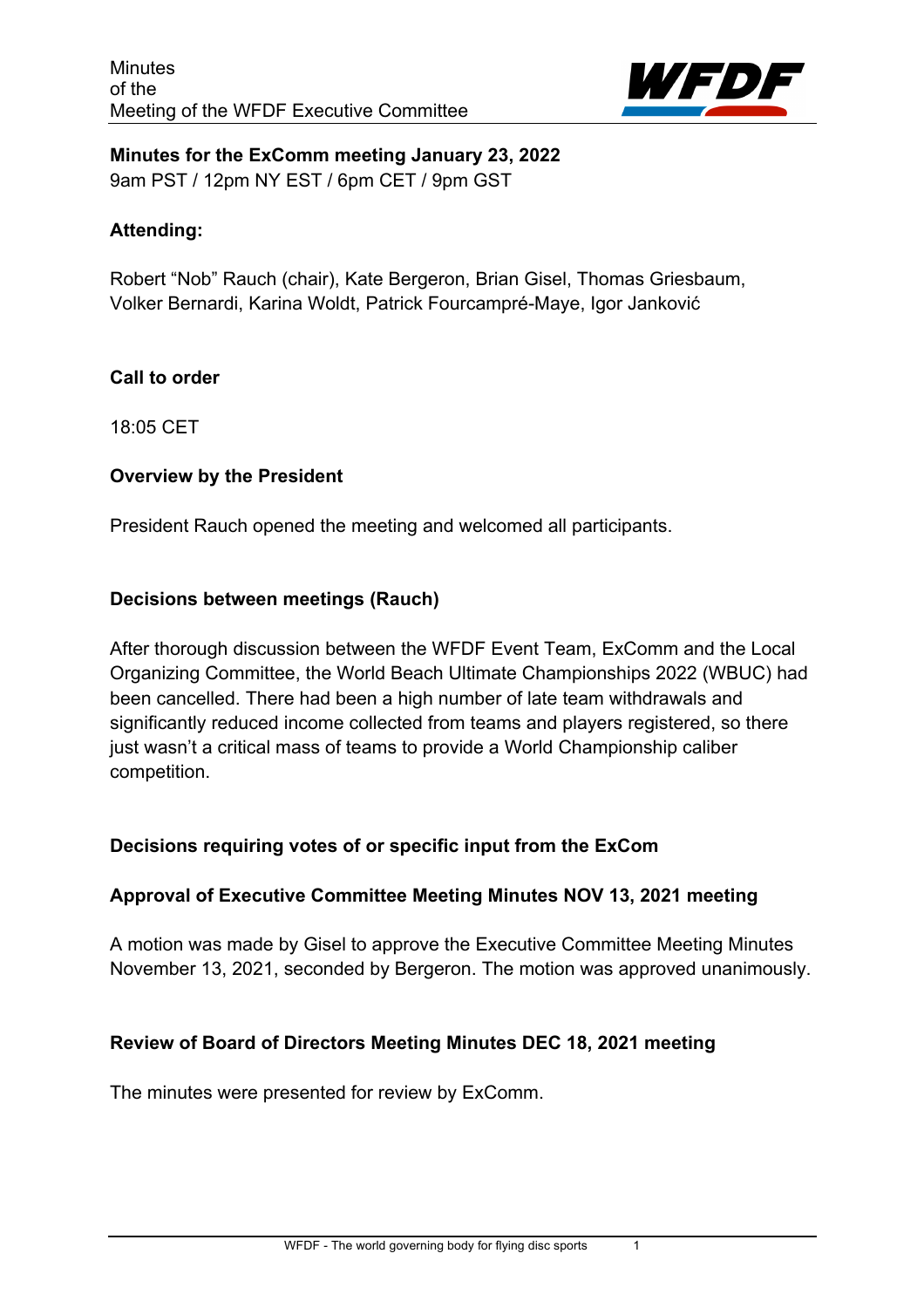

# **Finance: Treasurer's End of Year 2021 report**

Bergeron reported that due to the low number of transactions that would need to be reconciled for 2021 she could finalize the financial year sooner than usual and have the auditor start his work. She expected the projected loss for 2021 to be slightly lower than expected.

She noted that there was a large amount of cash in the bank but this was due to WFDF collecting event fees for 2022. These fees would be forwarded to the local organizers or be returned to participants of cancelled events. They would be kept on a separate account to facilitate the auditing. She is working with the auditor to provide for a way to designate such cash as segregated.

Rauch expressed concern about using PayPal because of its potentially high fees. Bergeron and Woldt explained that in many countries wiring money or sending cheques was not feasible and PayPal was very popular. Also, for such transfers the PayPal fees were paid by the participants.

Bergeron added that she was looking into the international money transfer service of Xe for WFDF to use. Rauch suggested we also continue looking for a Euro bank account.

The engagement of a new bookkeeper to replace Grey who was retiring hadn't happened yet despite the help of USAU and a posting on the website.

Rauch recommended to start the audit process soon and file and post the Form 990.

The upcoming census was then discussed and the effects the new online book keeping tool might have on sending invoices.

Woldt asked if the national financial contacts could be updated to ensure that automatically created invoices would reach the right person. Rauch suggested that Woldt, Bernardi and Janković work on updating these contact addresses.

# **WFDF 2022 events Update**

Woldt reported that the cancellation of the World Beach Ultimate Championships 2022 (WBUC) had mostly received support. She was working with LOC to close out the financial side and work on refunds. She would pass on the numbers to Rauch. Woldt noted that some countries who had concentrated solely on WBUC now were interested in sending teams to WMUCC and/or WUCC.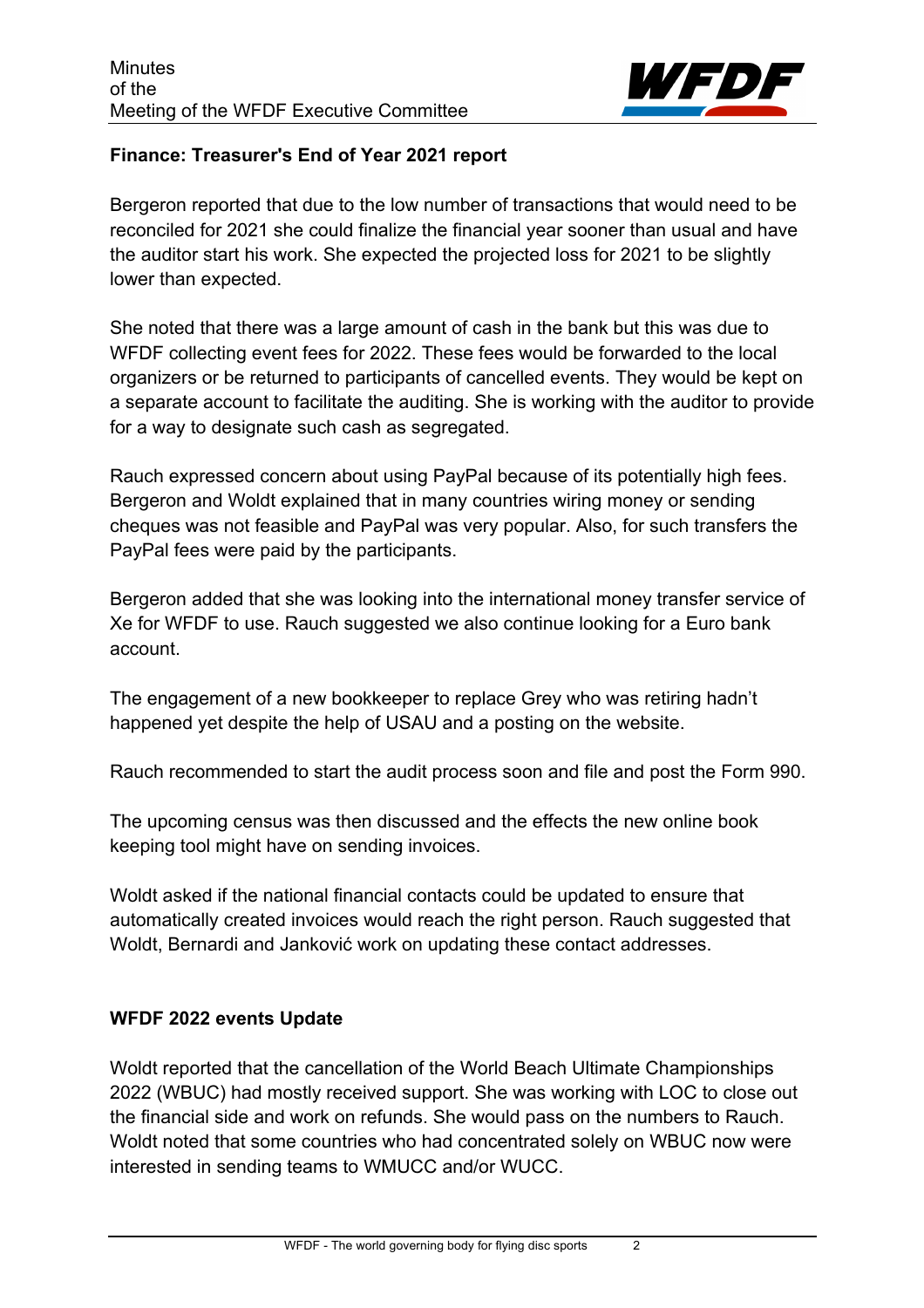

For WUCC players' fees were coming in slowly which was a bit of a concern because the money would be needed soon. All players' fees would be refundable up until the end of February 2022.

Fourcampré-Maye was working on WFDF's U20 world championships together with the European Ultimate Federation who will host a U17 European championship, both in Wroclaw, Poland, at the same time. The event was planned for 20 U20 teams and 20 U17 teams, but Woldt expected more to register. LOC can cope with more teams as satellite fields are available within reach of public transport. Woldt mentioned criticism by HFDF that the move of WJUC from the Dominican Republic to Poland had not gone through a bidding process. Gisel offered to explain the reasoning behind this decision to HFDF.

Virtual Sport World Team Disc Golf Championship had started a few days ago and so far the numbers were lower than expected. Woldt planned to post more information on social media. Rauch suggested to keep registration open to as many countries as possible and to approach PDGA as well as USAU.

For World Masters Ultimate Club Championships enough teams had paid their fees to run the event and still fees were pending. World Ultimate Club Championships still needed some late payers to reach the break even. Team sizes were smaller than planned but it was expected that teams would register more players once teams were confident that WUCC would take place.

The World Team Disc Golf Championships so far had 25 registered national teams, more than ever before.

The COVID working group had recommended that participants (athletes and volunteers) be vaccinated and show a recent negative test on arrival. It was discussed if instead of proof of vaccination a daily test was acceptable but not approved. Woldt announced she would draft a COVID hygiene protocol based on protocols from AFDA, USAU, EUF and Floorball.

Woldt then introduced Dominique Santini as potential new WFDF Sustainability Officer. Rauch explained that WFDF's current Sustainability Officer Johanna von Toggenburg had provided excellent work for the WBUC in 2017 but her personal situation had changed in Lebanon and she could not invest further time for WFDF. With the background of Santini fitting very well she recommended not to call for applications but instead announce Santini as new Sustainability Officer. This would also provide WFDF with someone taking care of sustainability for its 2022 events.

A motion was made by Rauch to approve Dominique Santini as new WFDF Sustainability Officer, seconded by Gisel. The motion was approved unanimously.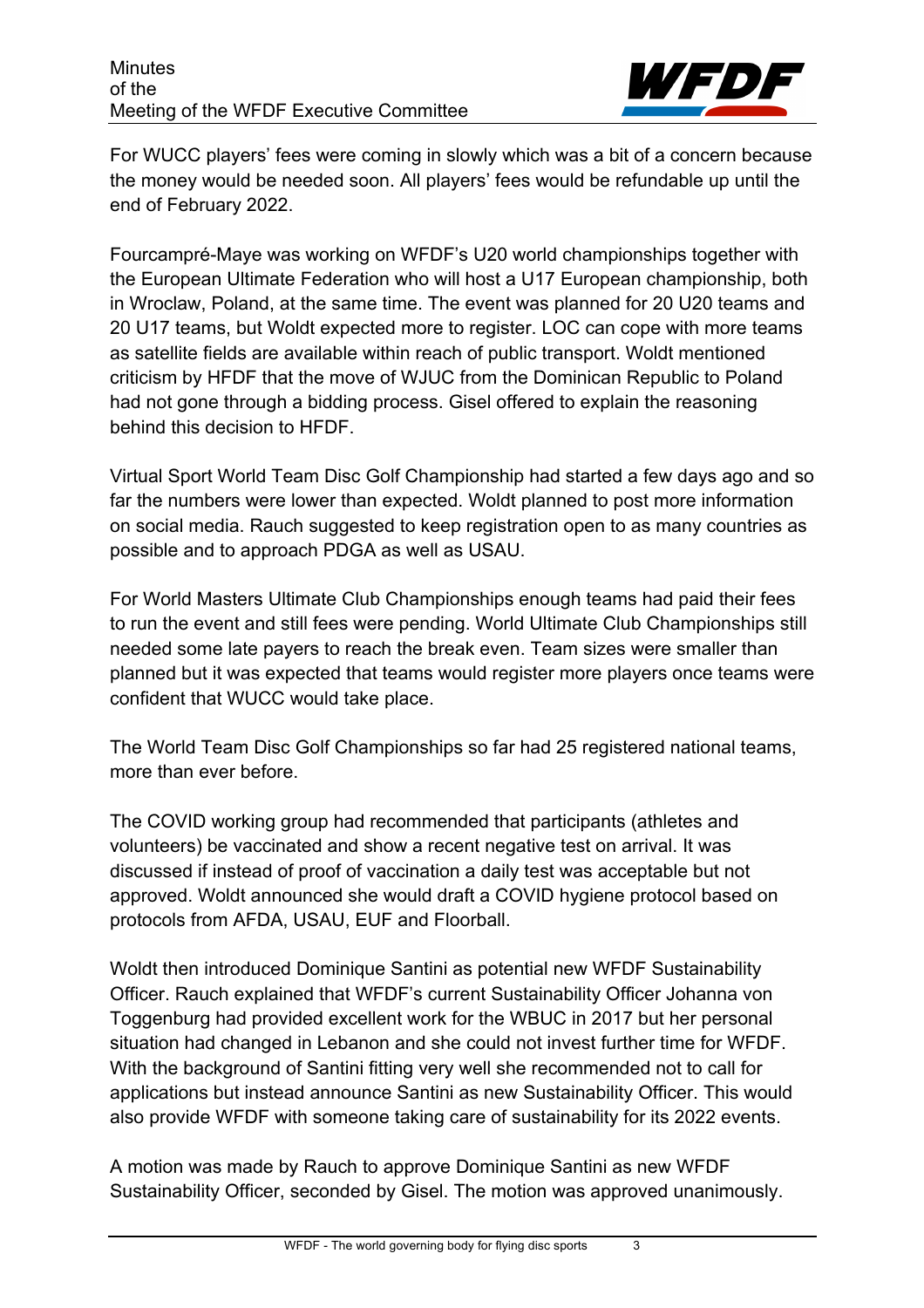

# **WFDF Rules of Ultimate 2021-2024 Appendix**

Gisel reported that there were no major changes in the 2022 Appendix but there could be larger ones in 2023. Bergeron suggested for 2023 to change the wording "female" and "male" to "female identifying" and "male identifying", moving from minimum age 12 to 14 in the U20 division and to split rules and procedures into separate documents.

Rauch noted that starting in 2023 the maximum team roster limit would be reduced to twenty-six (26) players for WFDF events and effective in 2022 the Bronze Medal (3rd Place/4th Place) games could be excluded from the schedule if necessary due to scheduling. Gisel explained that events were getting bigger and reducing the roster size was one countermeasure. It was also following USAU recently adopted limitations. As for the bronze medal game, he felt it necessary to have this as an option in the rules but did not expect this to be used at events commonly.

A motion was made by Gisel to approve the WFDF Rules of Ultimate 2021-2024 Appendix, seconded by Bergeron. The motion was approved unanimously.

#### **Game Advisors Training for 2022**

Gisel reported that there was an opportunity to host a Game Advisor training session in March during a The World Games tune-up event in Germany as well as in the UK later in Spring. There was also interest from Columbia and Malaysia. He was looking to find female GAs to also attend these events. Rauch pointed out that these events could be paid or supported from the WFDF development budget, partly from money received by the IOC. Gisel will submit a proposal to the Development Commission.

# **Broadcast in 2022 – Budget**

Gisel reported that at WUCC 2022 it was planned to have two showcase game fields for streaming by WFDF, perhaps one or two more fields with streaming provided by another partner, e.g. Fanseat.

At The World Games the IWGA will only support streaming of the last two days, possibly even leaving out the semi-finals, and WFDF needs to find a way to video the first three days. The WFDF broadcast crew could apply as TWG volunteers to receive access to the TWG area and stream 12 games and create a few short shows. Together with providing accommodation and food this would come at a cost of around US\$ 25,000. Managing Director Broadcasting and Marketing Rockwood will be reviewing the feasibility, provided that IWGA gives approval to do so.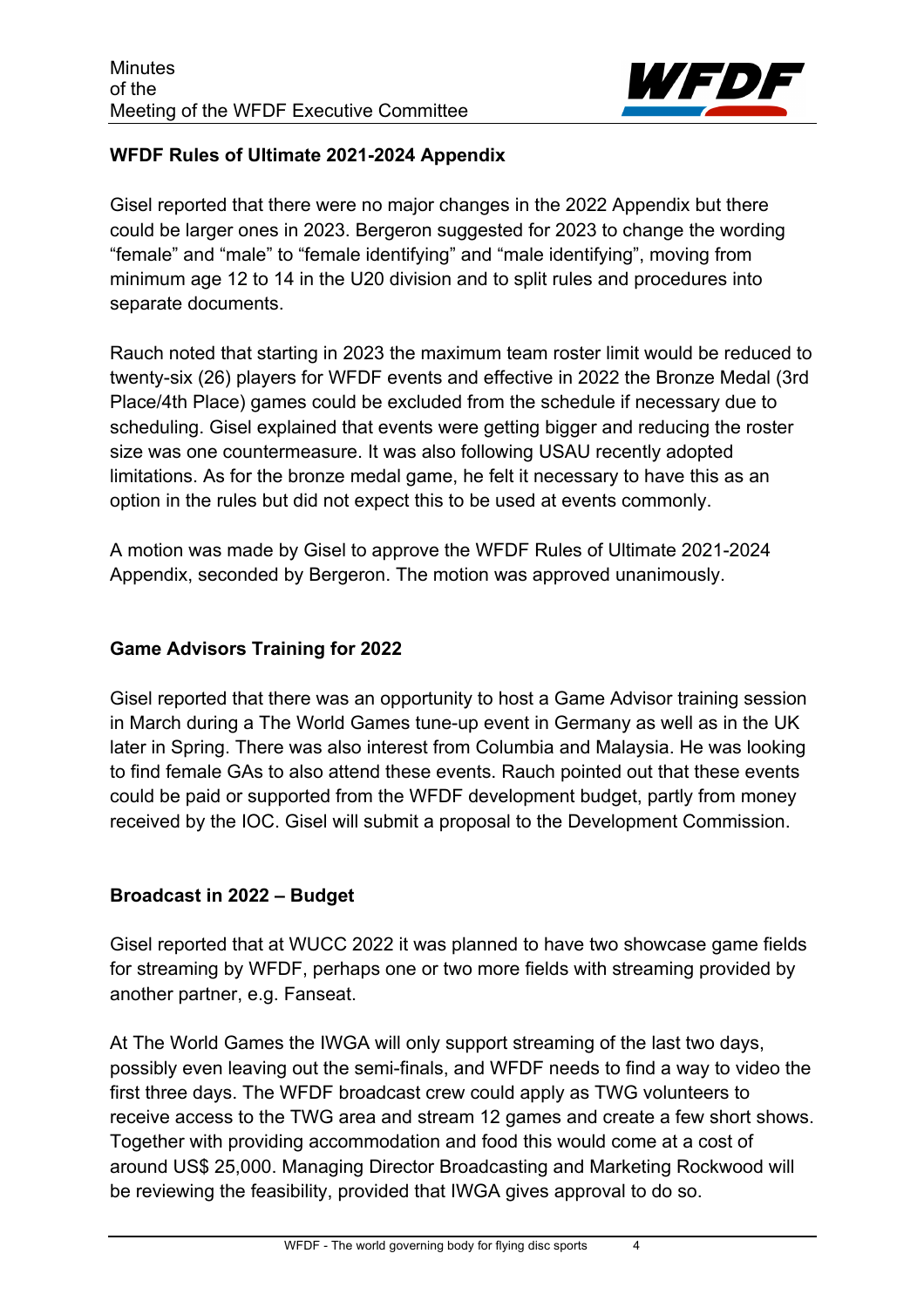

It was then discussed how a potential flying disc subscription channel could be created, possibly with UltiWorld as partner. TWGA could be the kick off event for the eventual development of such a Flying Disc streaming channel. The discussion resulted in the decision to propose a draft for an annual contract with UltiWorld by the end of February 2022. Gisel would set up a preliminary budget and circulate it among EcComm.

# **Los Angeles 2028 Olympic Games - developments/WFDF strategy**

The final decision which additional sports would be included at LA28 will be made in 2023. It was made clear by IOC that this decision would be taken solely by the LA28 organizing committee. WFDF was reaching out to members within the Olympic movement to get as much information as possible. Crawford of USAU had had a constructive meeting with the new head of USOPC. Bernardi reported about some of his findings and made recommendations what WFDF needed to do to keep chances to be included as high as possible.

In March/April 2022 a formal decision would be made by IOC about how LA28 will move forward with selecting the additional sports. Until then WFDF should try to use all of its contacts. He also suggested again to set up an Olympic Work Group. Bernardi suggested to pay the online magazine "Inside the Games" to report daily on the WUCC. This magazine is being monitored by IOC closely. Having reports about WUCC and possibly also about demos of 4-on-4 games in it would make WFDF more visible to IOC and alike and have a tremendous impact.

A motion was made by Rauch to approve US\$ 7,000 for "Inside the Games" coverage of WUCC, seconded by Gisel. The motion was approved unanimously.

# **Latest Updates on IWGA/GAISF/ARISF/IOC/ITA/WADA/SportAccord**

Bernardi reported that major changes were expected to happen within the network of international sports federations. These changes would not be expected to have any negative influence on WFDF's standing. But it was important that WFDF kept in compliance and created new ties soon. IOC was urging its recognized sports federations to sign a contract with ITA, the International Testing Agency. WADA had demanded from WFDF to prove that Russia was not participating as a country in any of its events, even at Virtual Disc Golf event.

Disc Golf needs to be included in anti-doping projects, especially education, as there had been a positive test at a PDGA event in Switzerland. It had been made clear to